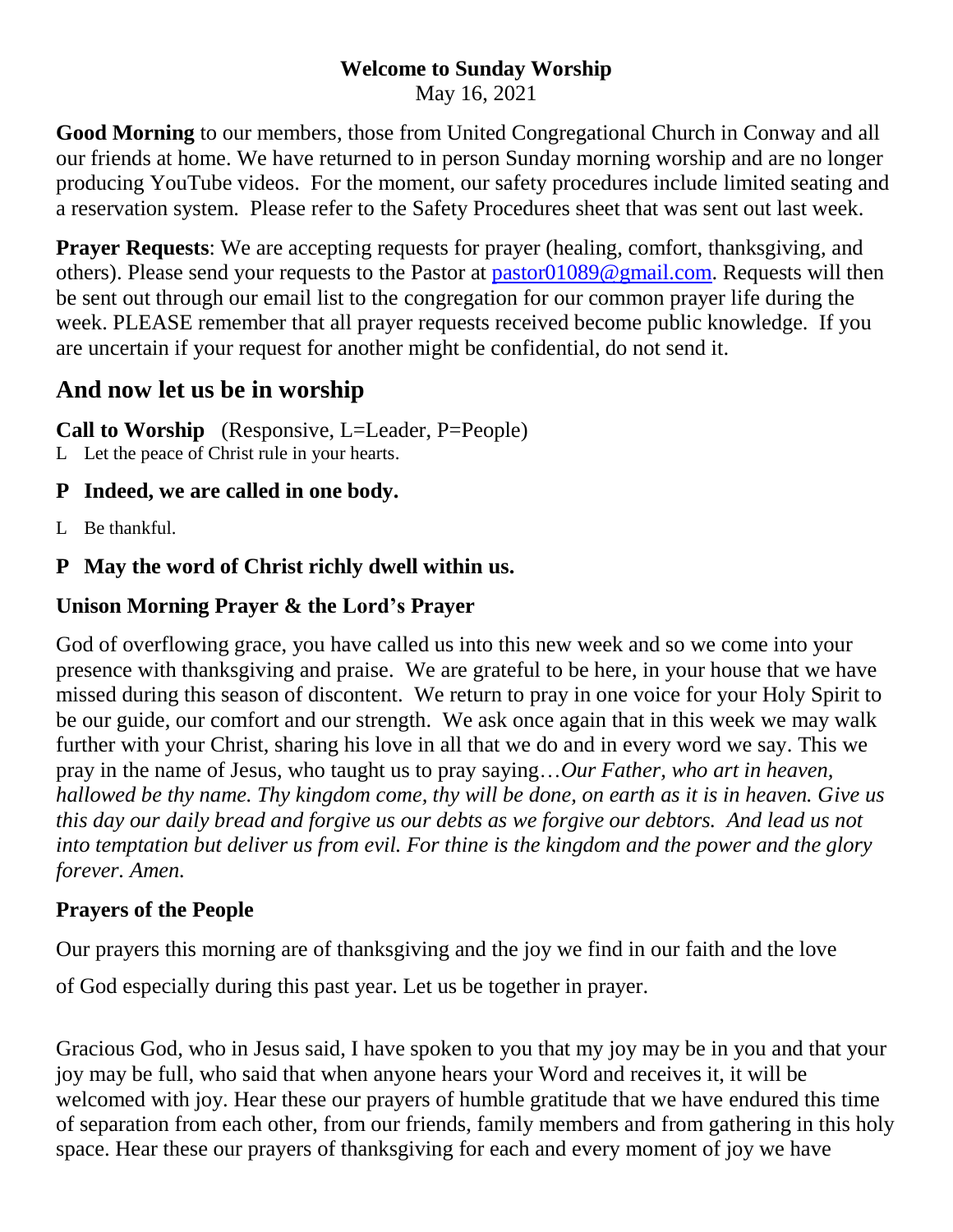experienced during this season of necessary restriction, thanksgiving for every opportunity you have placed before us to rejoice and be glad, for the constitution of heart that allows us to accentuate the positive, to affirm and celebrate in another's accomplishment and good fortune, and to see the light of your goodness even when we have walked under this dark cloud, or when we have endured the criticism of an unrelenting critical eye. Certainly, O God, it is not your intent we should be down cast, despairing and embittered, even when our journey through this life becomes rocky, painful and difficult. Certainly, O God, you intend your children to carry the light of Christ even into the darkness, knowing that even in the darkness you are there with us, as the Psalmist wrote,

*"Even if I take the wings of the morning and settle at the farthest limits of the sea, even there, O God, your hand shall lead me, and your right hand shall hold me fast."* In times of trial, in our moments of weakness, when our tempers flare and we find ourselves so very far from your will, your love reaches out to us, offering assurance, giving us strength, reproving our sinfulness and guiding us back to your way. Even to Jesus, our way, our truth and our life. As the good shepherd celebrates in finding the lost sheep, and as the parent rejoices in welcoming home the lost child, so too, do you find joy in finding us, and bringing us into the one household of your love. And now, loving God, once again my we enjoy these moments of peace together and may these our prayers rise before you as incense. (Personal Prayer and Meditation) Gracious and Loving God, we give thanks that while we were away from each other, you were never away from us. Blessings and honor, glory and power be unto you. Amen.

#### **Scripture Lesson:** John 17:1-22

During Jesus' last night with his disciples, he spent considerable time in conversation with them. He spoke about the promise of the coming of the Holy Spirit, he calmed their fears, reminded them of who they were and the dangers they would face, and lastly, he offered a prayer on their behalf. This prayer speaks of who Jesus is, who his disciples are, and how it is they are united through their faith and ministry to each other, to Christ and to God.

"Father, the hour has come; glorify your Son so that the Son may glorify you, <sup>2</sup> since you have *given him authority over all people, to give eternal life to all whom you have given him. <sup>3</sup> And this is eternal life, that they may know you, the only true God, and Jesus Christ whom you have sent. <sup>4</sup> I glorified you on earth by finishing the work that you gave me to do. <sup>5</sup> So now, Father, glorify me in your own presence with the glory that I had in your presence before the world existed. <sup>6</sup> "I have made your name known to those whom you gave me from the world. They were yours, and you gave them to me, and they have kept your word. <sup>7</sup>Now they know that everything you have given me is from you; <sup>8</sup> for the words that you gave to me I have given to them, and they have received them and know in truth that I came from you; and they have believed that you sent me.* 

*9 I am asking on their behalf; I am not asking on behalf of the world, but on behalf of those whom you gave me, because they are yours. <sup>10</sup>All mine are yours, and yours are mine; and I have been glorified in them. <sup>11</sup>And now I am no longer in the world, but they are in the*